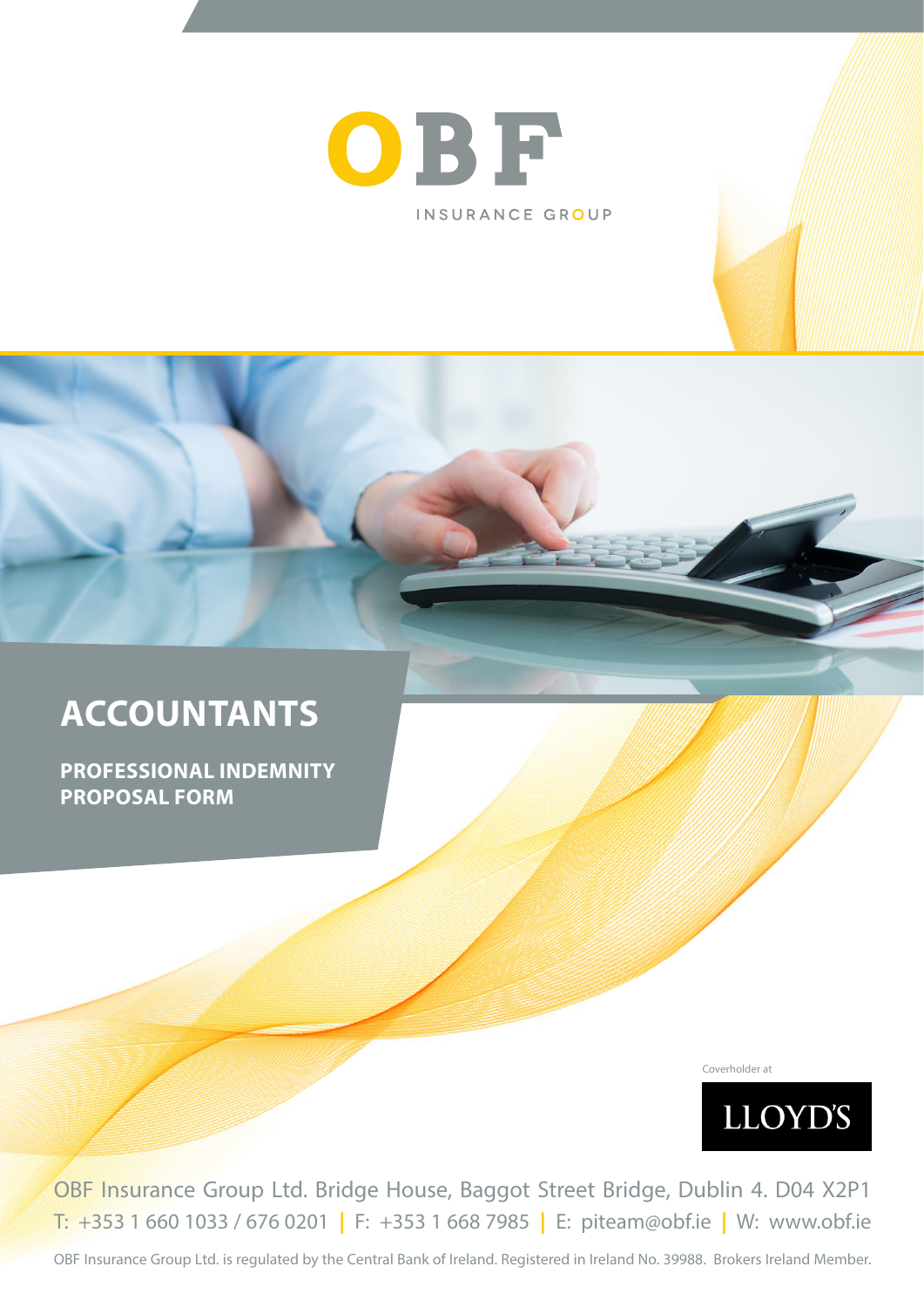### **IMPORTANT NOTICE**

- This is a proposal for a contract of insurance, in which 'proposer' or 'you/your' means the individual, company, partnership, limited liability partnership, organisation or association proposing cover.
- This is a proposal form for a policy relating to claims made against the Insured during the period of the policy only – CLAIMS MADE.
- OBF Insurance Group Ltd. draws your attention to the importance of answering all questions honestly and with reasonable care. The answers you give us must be true and complete. This is for your protection because, if you do not give us full and complete information, a claim under your policy could be declined or your cover cancelled. You should also advise us of any material changes in your circumstances which might alter the subject matter of the policy or the nature of the risk being insured. If you do not advise us of such changes, cover under the policy may be lost.
- The proposal form must be fully completed, signed and dated by a person who is of legal capacity and has the authorisation to request this insurance for the Proposer.
- This form does not bind the Proposer but will form part of the Insurance contract if taken up.

### **Please supply the following additional information:**

- CVs of Principals
- Copy of Standard Contract Terms and Conditions (if applicable)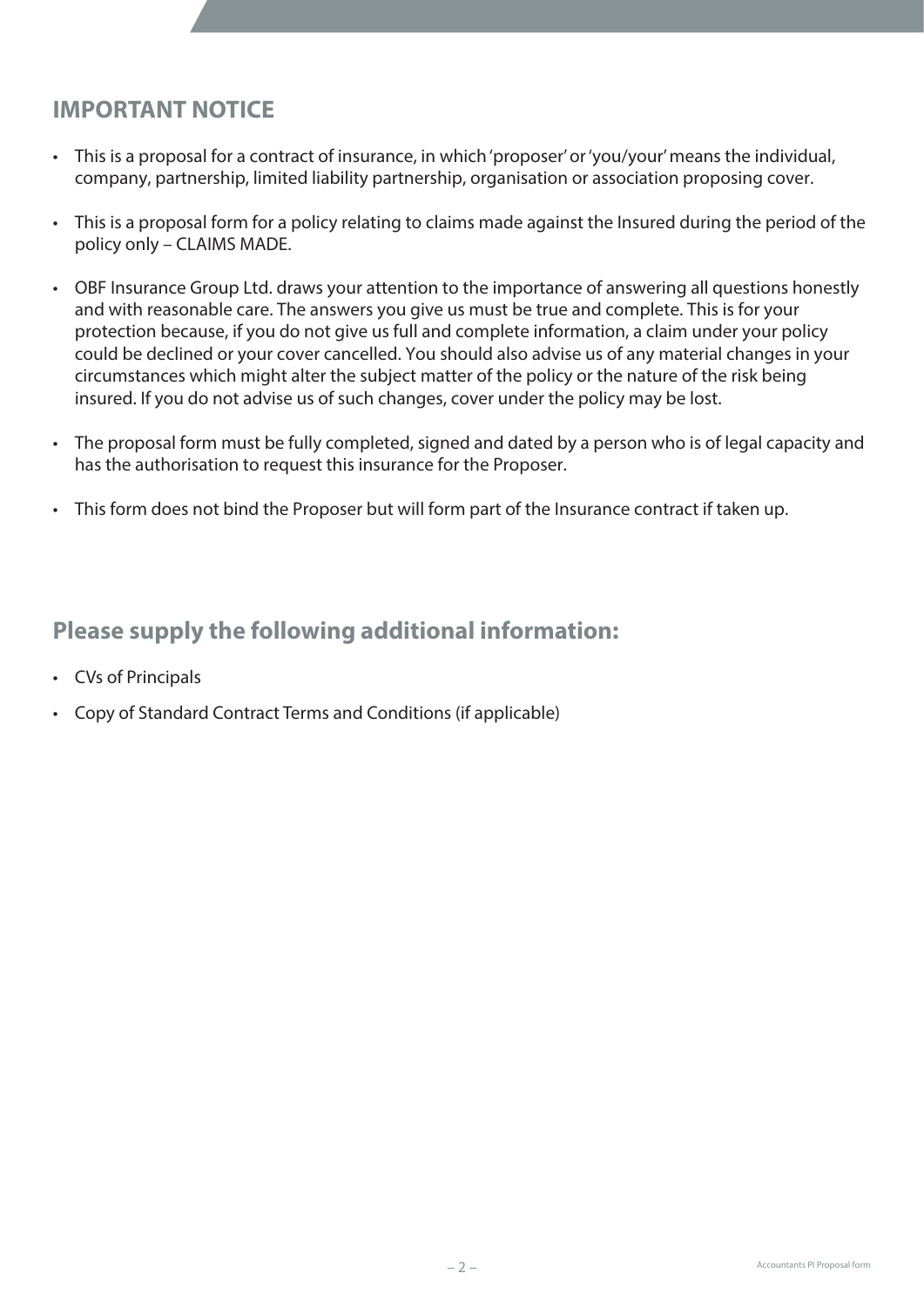# **DETAILS OF THE PROPOSER**

### **1.** Name(s) of the Firm(s):

| 2. Address(es):                 |                                                                                                                                     |                                |     |           |
|---------------------------------|-------------------------------------------------------------------------------------------------------------------------------------|--------------------------------|-----|-----------|
|                                 |                                                                                                                                     |                                |     |           |
|                                 |                                                                                                                                     |                                |     |           |
| 3. Website:                     |                                                                                                                                     |                                |     |           |
| 4. Email address:               |                                                                                                                                     |                                |     |           |
| 5. Phone No:                    |                                                                                                                                     | 6. Establishment Date of Firm: |     |           |
|                                 | 7. a) Is the Firm a member of any Association or Institute?<br>If Yes, please provide details:                                      |                                |     | No        |
|                                 |                                                                                                                                     |                                |     |           |
| investment business?            | b) Is the Firm authorised by their Professional Body to conduct                                                                     |                                | Yes | <b>No</b> |
|                                 | c) Has the name of the present Firm been changed in the past five<br>years, or has any amalgamation taken place during this period? |                                | Yes | <b>No</b> |
| If Yes, please provide details: |                                                                                                                                     |                                |     |           |
|                                 |                                                                                                                                     |                                |     |           |

**8.** Please provide details of the Principals, Partners, Directors of the Firm(s) named above:

| <b>Name</b>                                           | <b>Qualifications</b>                                                     | <b>Date Qualified</b> | <b>Date Commenced</b>         |
|-------------------------------------------------------|---------------------------------------------------------------------------|-----------------------|-------------------------------|
|                                                       |                                                                           |                       |                               |
|                                                       |                                                                           |                       |                               |
|                                                       |                                                                           |                       |                               |
|                                                       |                                                                           |                       |                               |
|                                                       |                                                                           |                       |                               |
| 9. Please state total number of:                      | Principals/Partners/Directors:                                            |                       | <b>Other Technical Staff:</b> |
|                                                       | <b>Qualified Staff:</b>                                                   |                       | Administrative/Other:         |
|                                                       |                                                                           |                       |                               |
|                                                       | 10. a) Has any other practice or business amalgamated or merged with you? |                       | Yes<br>No                     |
| b) Have you purchased any other practice or business? |                                                                           |                       | Yes<br>No                     |
| If Yes to a or b above, please provide full details:  |                                                                           |                       |                               |
|                                                       |                                                                           |                       |                               |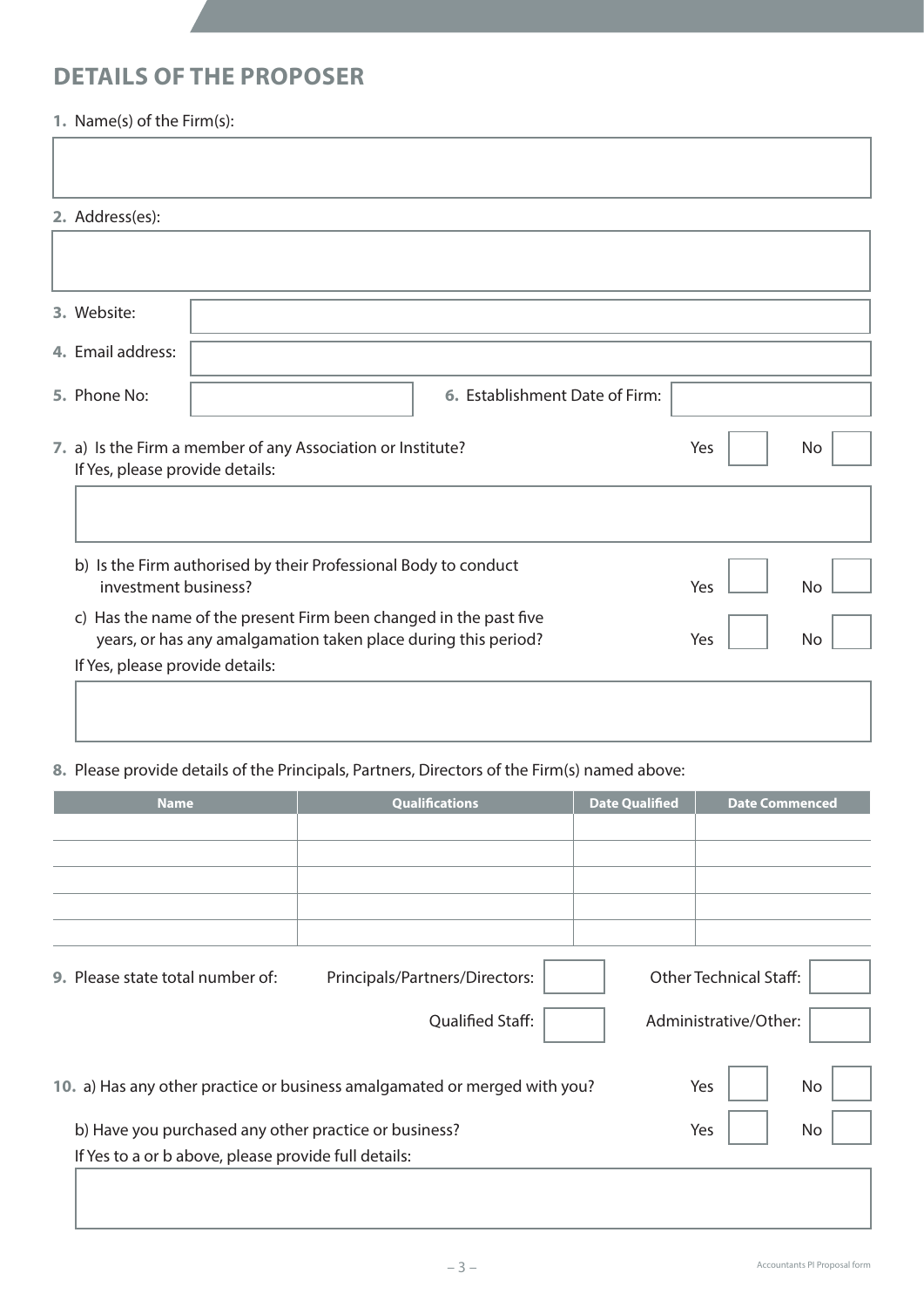**11.** Has any Partner, Director or employee of the Firm been made personally bankrupt or been personally associated with any business which has been placed into receivership, liquidation or been wound up at the behest of its creditors? Yes No 

#### If Yes, please provide full details:

| Name of Individual | <b>Name of Previous Business</b> | Date of Leaving Previous<br><b>Business</b> |
|--------------------|----------------------------------|---------------------------------------------|
|                    |                                  |                                             |
|                    |                                  |                                             |
|                    |                                  |                                             |

#### **12.** a) Please provide gross income/fees for:

|                                  | <b>Last Financial Year</b> | <b>Current Financial Year</b> | <b>Estimate for Next Financial Year</b> |  |  |
|----------------------------------|----------------------------|-------------------------------|-----------------------------------------|--|--|
|                                  |                            |                               |                                         |  |  |
| Ireland                          |                            |                               |                                         |  |  |
| <b>UK</b>                        |                            |                               |                                         |  |  |
| EU (Excluding<br>Ireland and UK) |                            |                               |                                         |  |  |
| USA/Canada                       |                            |                               |                                         |  |  |
| Rest of the world                |                            |                               |                                         |  |  |
| <b>Total</b>                     |                            |                               |                                         |  |  |

| b) Average Fee from any one client: |  |
|-------------------------------------|--|
| c) Largest fee from any one client: |  |
| d) Financial Year End:              |  |

#### e) Number of clients by fee size:

| Size of Fee             | <b>Number of Clients</b> |
|-------------------------|--------------------------|
| Less than €10,000       |                          |
| €10,001 to €25,000      |                          |
| Greater than $E$ 25,001 |                          |

#### **13.** Please indicate a percentage for the following categories in the last two years:

| <b>Category: Audit</b>                         | Year: | Year: |
|------------------------------------------------|-------|-------|
| <b>Quoted Companies</b>                        | $\%$  | $\%$  |
| <b>Unquoted Companies</b>                      | $\%$  | $\%$  |
| Lloyd's Syndicates/Managing Agents             | $\%$  | $\%$  |
| <b>Financial Institutions</b>                  | $\%$  | $\%$  |
| Others - including farmers, small traders etc. | $\%$  | $\%$  |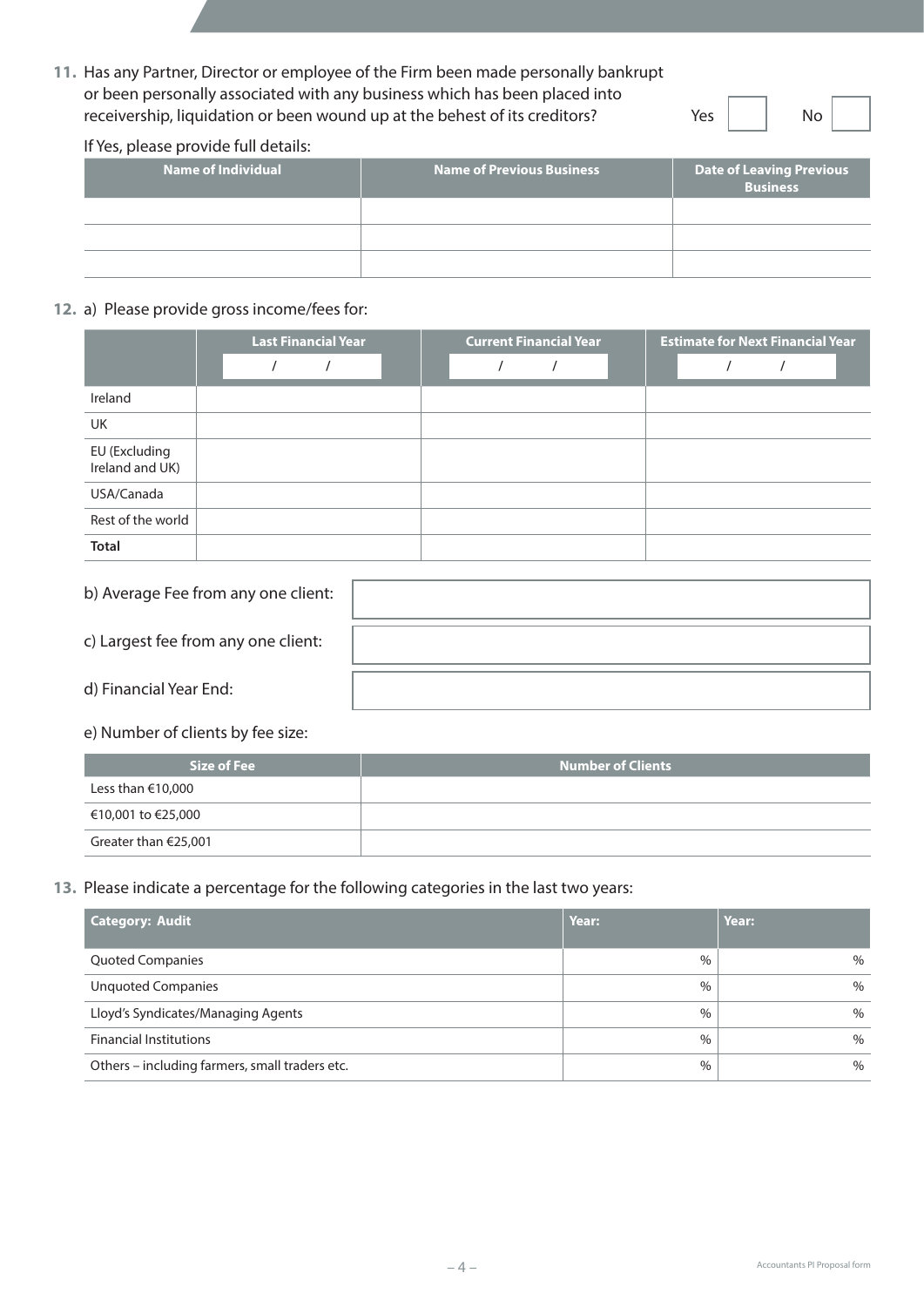Do not include fees in the above which fall into the categories below:

| <b>Categories</b>                                                                                                                                | Year:         | Year:    |               |
|--------------------------------------------------------------------------------------------------------------------------------------------------|---------------|----------|---------------|
| Corporate Tax                                                                                                                                    | $\%$          |          | $\%$          |
| Personal Tax                                                                                                                                     | $\%$          |          | $\%$          |
| Management Consultancy                                                                                                                           | $\frac{0}{0}$ |          | $\%$          |
| Consultancy only                                                                                                                                 | $\%$          |          | $\frac{0}{0}$ |
| Secretarial & Share Registration                                                                                                                 | $\%$          |          | $\%$          |
| Executorship, Trusteeship, Directorship                                                                                                          | $\%$          |          | $\%$          |
| Insolvencies, Liquidations and Receiverships                                                                                                     | $\%$          |          | $\%$          |
| General Insurance, Building Society & Stock Exchange Commission                                                                                  | $\frac{0}{0}$ |          | $\%$          |
| Commission from Investment Business Regulated under FSA(1986)                                                                                    | $\%$          |          | $\%$          |
| Corporate Finance                                                                                                                                | $\%$          |          | $\%$          |
| Merger and Acquisition                                                                                                                           | $\%$          |          | $\%$          |
| Entertainment/Leisure Industry                                                                                                                   | $\%$          |          | %             |
| <b>Investment Advice</b>                                                                                                                         | $\%$          |          | $\%$          |
| <b>Expert Witness</b>                                                                                                                            | $\%$          |          | $\%$          |
| Company/Trust Formation & Administration                                                                                                         | $\frac{0}{0}$ |          | $\%$          |
| Any Other - Please give full details:                                                                                                            | $\%$          |          | $\%$          |
| 14. Have you ever undertaken work in any of the following areas?                                                                                 |               |          |               |
| a) Banks or other financial institution?<br>b) For Insurance Companies, Lloyd's Syndicates /Names, Lloyd's Managing or<br>Members' Agents?       | Yes<br>Yes    | No<br>No |               |
| c) For or with any offshore companies?                                                                                                           | Yes           | No       |               |
| d) Offshore funds and investments (including Isle of Man or Channel Islands)                                                                     | Yes           | No       |               |
| e) For high profile clients (including celebrities, sports people, entertainers,<br>politicians & business leaders)?                             | Yes           | No       |               |
| f) Solicitors?                                                                                                                                   | Yes           | No       |               |
| g) Investment business firms as defined by the Investment Intermediaries<br>Act 1995 (and its subsequent amendments and replacements)?           | Yes           | No       |               |
| h) Advice in respect of employee benefit trusts?                                                                                                 | Yes           | No       |               |
| If Yes, to any of the above, please provide full details:                                                                                        |               |          |               |
|                                                                                                                                                  |               |          |               |
| 15. Have your activities changed in the past 5 years or do you anticipate any<br>major changes in these activities in the forthcoming 12 months? | Yes           | No       |               |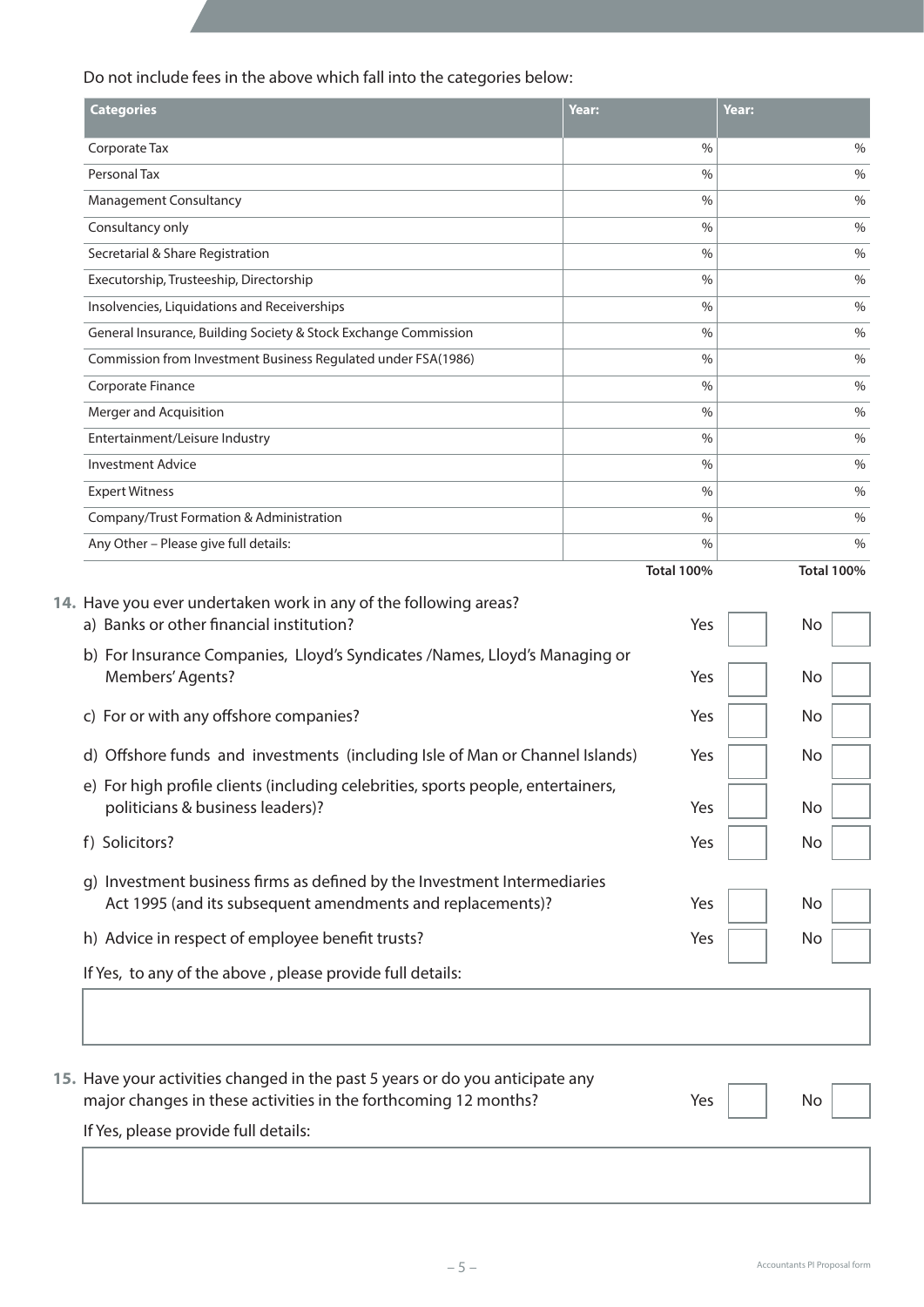| 16. Do you conduct business for overseas clients?<br>If Yes, please provide full details:                                                                                                                                        | Yes               | No                                         |   |
|----------------------------------------------------------------------------------------------------------------------------------------------------------------------------------------------------------------------------------|-------------------|--------------------------------------------|---|
| 17. Is the Firm authorised for investment business under the Financial<br>Services Act (1986) and its subsequent amendments and replacements<br>If Yes, please identify the types of business you are authorised to undertake:   | Yes               | No                                         |   |
| 18. a) Does the Firm use the services of consultants, sub-contractors or agents?<br>If Yes, do you require them to maintain their own PI Insurance?<br>If Yes, what is the minimum limit of indemnity you require them to carry? | Yes<br><b>Yes</b> | No<br>No.                                  |   |
| b) What percentage of the Firm's income relates to sub-contracted work?<br>c) Do you require cover for claims made against any independent<br>accountant to whom work is Sub-contracted?<br>If Yes, please provide full details: | Yes               | No                                         | % |
| <b>Qualifications</b><br><b>Name</b>                                                                                                                                                                                             |                   | <b>Fees Paid in last</b><br>financial year |   |
| d) Please explain what controls the Firm maintain over such sub-contracted work:                                                                                                                                                 |                   |                                            |   |
| 19. Do any of the Principals, Partners, Directors of the Firm have any association<br>with or financial interest in any other practice, company or organisation?<br>If Yes, please provide full details:                         | Yes               | No.                                        |   |
| 20. a) Does the Firm always take up written references when engaging staff?<br>b) Has any employee the authority to issue cheques bearing his/her signature alone? Yes                                                           | Yes               | No<br>No.                                  |   |
| c) If the answer to (b) is Yes, up to what amount?                                                                                                                                                                               |                   |                                            |   |

– 6 – Accountants PI Proposal form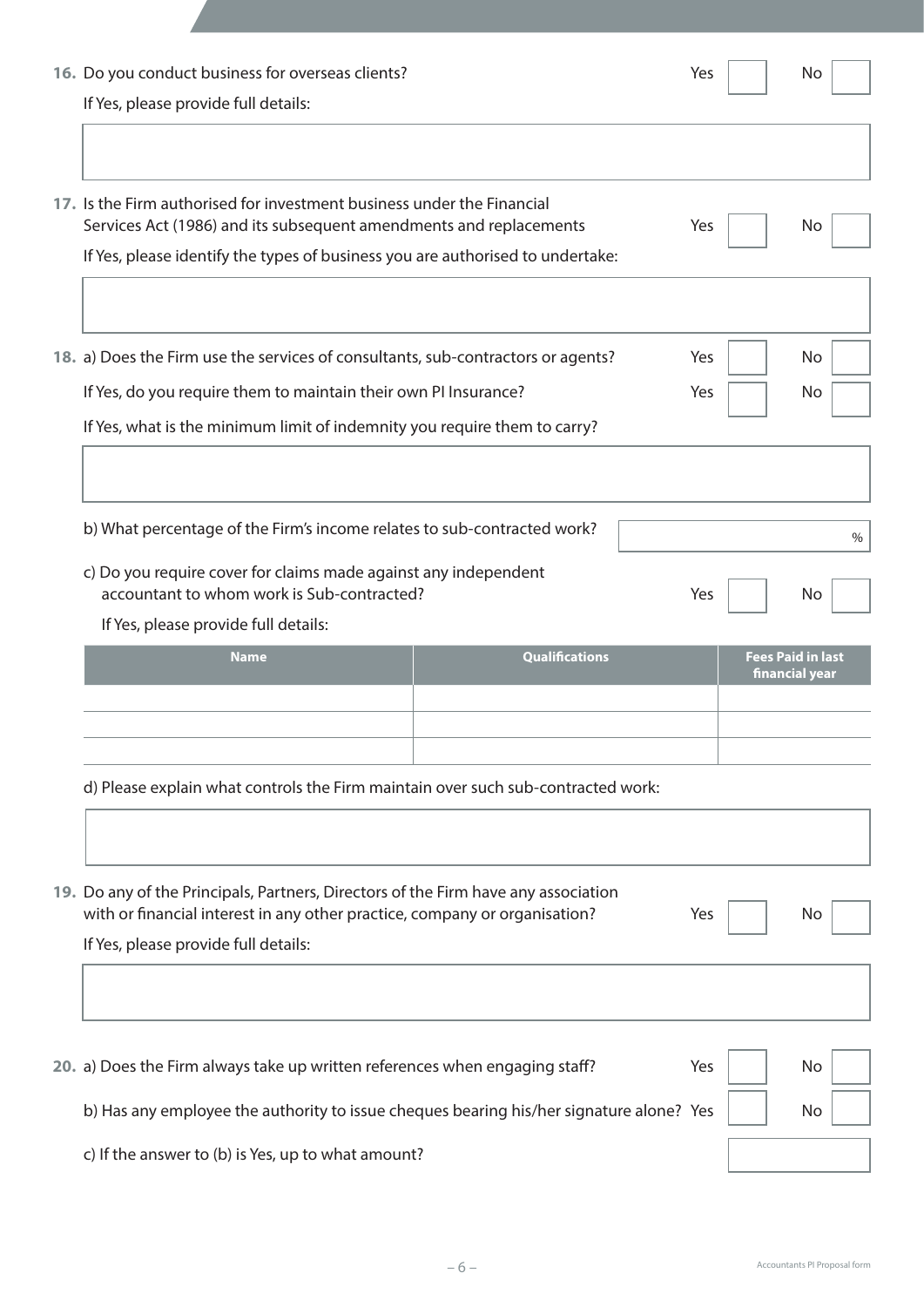| d) How often are the entries on the Cash Book reconciled against the Bank Statements<br>by a senior person, other than the head bookkeeper? |     |     |
|---------------------------------------------------------------------------------------------------------------------------------------------|-----|-----|
| e) Are all computer records backed up daily?                                                                                                | Yes |     |
| f) If Yes to (e), are the back-up records maintained off site?                                                                              | Yes |     |
| 21. Does the Firm obtain engagement letters from all clients?                                                                               | Yes | No. |
| If Yes, please attach a specimen letter. If No, please explain:                                                                             |     |     |
|                                                                                                                                             |     |     |

## **PREVIOUS/CURRENT INSURANCE**

|  | Does the Firm currently have a Professional Indemnity Insurance policy in force? | Yes. |  |
|--|----------------------------------------------------------------------------------|------|--|
|  |                                                                                  |      |  |

| ) |  |  |
|---|--|--|
|---|--|--|

| If Yes:                    |  |
|----------------------------|--|
| a) Insurer                 |  |
| b) Expiry Date             |  |
| c) Limit of Indemnity      |  |
| d) Excess                  |  |
| e) Premium                 |  |
| f) Expiry Retroactive Date |  |

| 2. Has any previous policy for Professional Indemnity insurance been cancelled or |                     |           |  |
|-----------------------------------------------------------------------------------|---------------------|-----------|--|
| refused or had any special terms imposed by any insurer?                          | Yes $\vert$ $\vert$ | <b>No</b> |  |

 If Yes, please provide full details:

| Please indicate the Limit of Indemnity required:                 |
|------------------------------------------------------------------|
| €1,000,000<br>€500,000<br>€1,500,000<br>€2,000,000<br>€2,500,000 |
| €5,000,000<br>€3,000,000                                         |
| Please specify if other:                                         |
| What Excess is the Proposer prepared to carry uninsured?         |
| €1,000, €2,500, €5,000, €10,000 or 'Other'                       |
|                                                                  |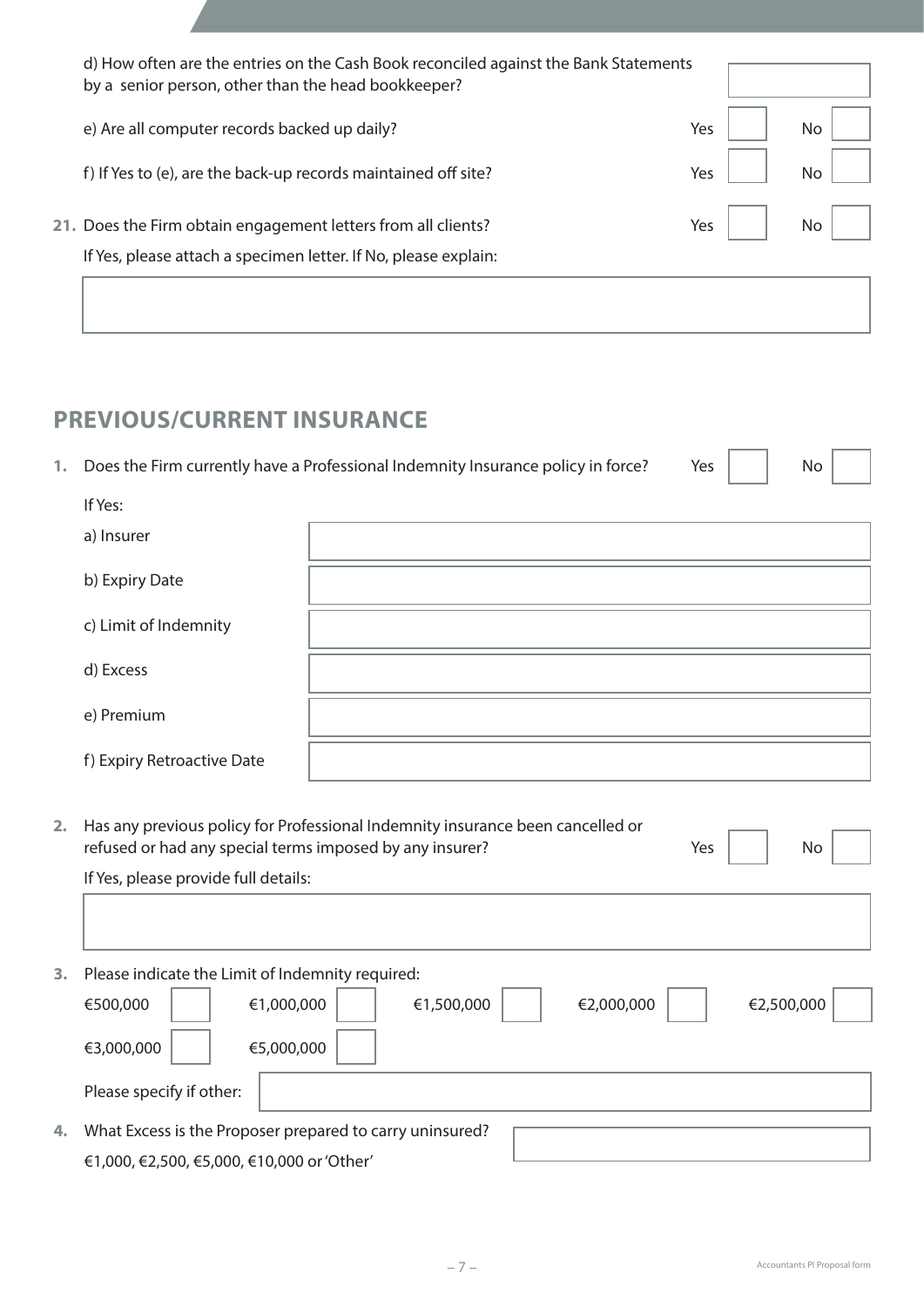### **CLAIMS/CIRCUMSTANCES INFORMATION**

- **1.** Have any civil liability claims ever been made against the Firm or against any Partner, Director or employee of the Proposer, whether successful or otherwise? Yes | No **2.** Have any claims for dishonesty ever been made against the Firm or against any Partner, Director or employee of the Proposer, whether successful or otherwise? Seamler No **3.** Have any complaints or investigations ever been made or undertaken against the Firm or against Partner, Director or employee of the Proposer, whether successful or otherwise? The contract of the contract of the contract of the contract of the contract of the contract of the contract of the contract of the contract of the contract of the contract of the contract of the contract of **4.** Has the Firm or any Partner, Director or employee of the Proposer ever had a document relating to the Firm's activities unintentionally destroyed, damaged, lost or mislaid? Notice that the second second second second second second second second second second second second second second second second second second second second second second second second second second second **5.** Has the Firm ever suffered any losses due to dishonesty of any Partner, Director, employee or any other person or organisation? The match of the Session of the Ves
- **6.** After full enquiry is the Proposer or any Partner, Director or employee of the Proposer aware of any circumstances relating to the questions 1-5 above which may give rise to a potential claim or request for indemnity under the professional indemnity policy? No vertex that the set of the set of the set of the set of the set of the set of the set of the set of the set of the set of the set of the set of the set of the set of the set of the set of the set of th

If you have answered Yes to any of the above, please provide full details on a separate sheet, i.e date, circumstances, amount claimed, reserve/amount paid, excess, if closed etc.

# **PLEASE ONLY COMPLETE THE FOLLOWING SECTION IF A SINGLE PARTNER PRACTICE**

| 1. Are you in full time practice? | Yes | No |  |
|-----------------------------------|-----|----|--|
|                                   |     |    |  |

**2.** Age:

**3.** Full experience of any assistants and length of service with you:

**4.** a) What arrangements do you make when your are unable to attend your business?

 b) Do you have any agreement with any other firm or qualified Accountant to assist you when you are away?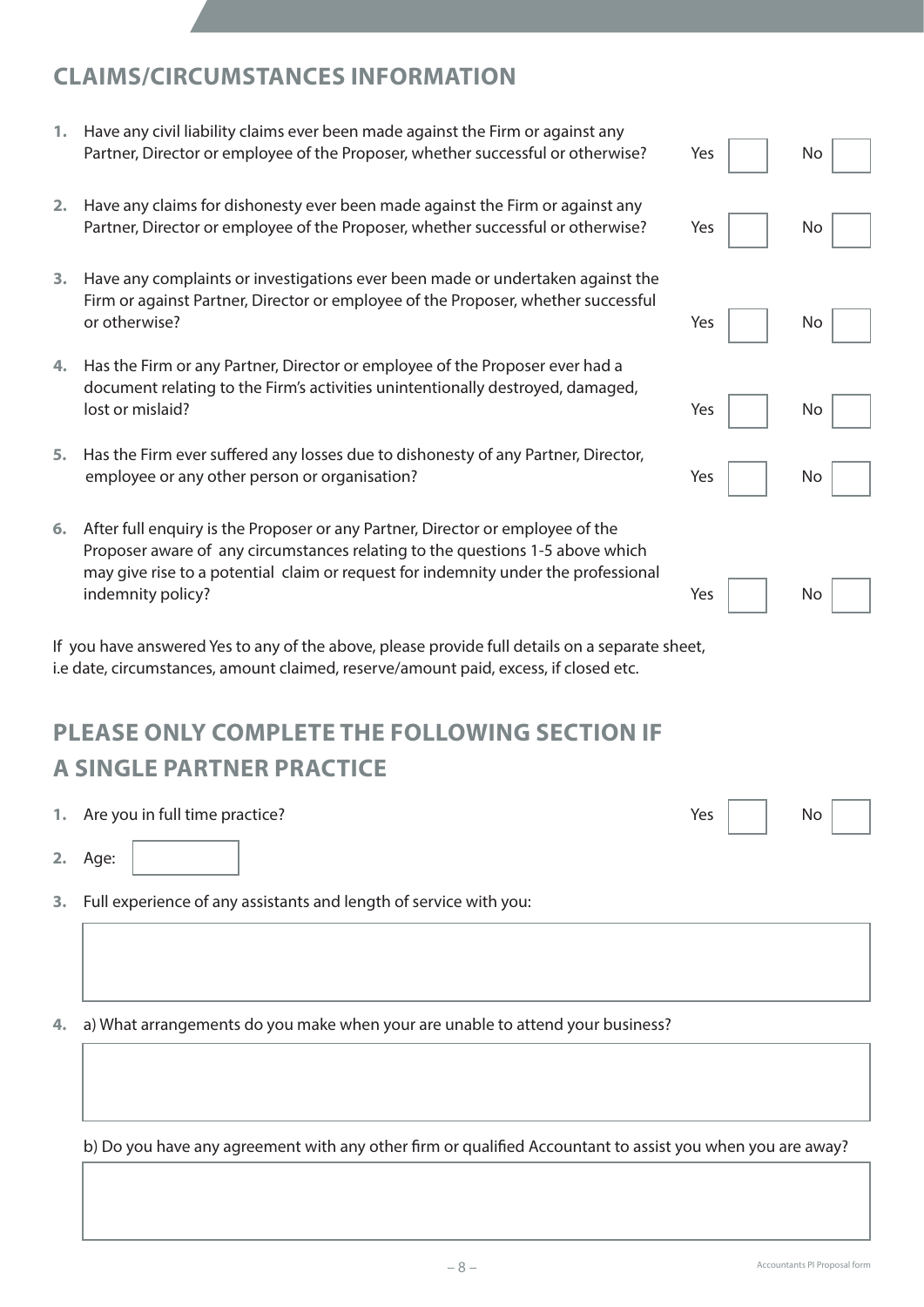### **DATA PROTECTION**

OBF Insurance Group Ltd. recognise that protecting personal information including sensitive personal information is very important and we recognise that you have an interest in how we collect, use and share such information. Our Data Protection Policy is in line with the requirements under the General Data Protection Regulations (GDPR) which are effective from 25 May 2018.

Please read the following carefully as it contains important information relating to the information that you give us or has been provided to us on your behalf. If you provide information relating to anyone other than yourself, you are responsible for obtaining their consent to the use of their data in the manner outlined below.

Full details of how we collect, use, store and protect your data can be found in our Data Privacy Notice, a copy of which is available on request or via our website, www.obf.ie.

#### **What does OBF Insurance Group Ltd. do with your personal data?**

Information you provide will be used by OBF Insurance Group Ltd. for the purposes of processing your application and administering your insurance policy. OBF Insurance Group Ltd. may need to collect sensitive personal data relating to you (such as medical or health records) in order to process your application and/or any claim made.

All information supplied by you will be treated in confidence by OBF Insurance Group Ltd. and will not be disclosed to any third parties except (a) to our agents, sub-contractors and reinsurers (b) to third parties involved in the assessment, administration or investigation of a claim (c) where your consent has been received or (d) to meet our legal or regulatory obligations. In order to provide you with products and services this information will be held in the data systems of OBF Insurance Group Ltd. or our agents or subcontractors. The data is held on servers with multiple layers of security. Please note that some servers which may hold your data are located outside the EU.

We will hold data collected from you for the duration of our business relationship with you and for six years after that. This is a requirement under the Central Bank's Consumer Protection Code 2012. Your data may be used for the purposes of automated decision making but will not be used for profiling purposes.

OBF Insurance Group Ltd. may pass your information to other companies for processing on its behalf. OBF Insurance Group Ltd. will ensure that its transfer of data is lawful and that your information is kept securely and only used for the purpose for which it was provided.

Calls to and from OBF Insurance Group Ltd. are recorded for quality assurance or verification purposes.

#### **Your Rights under our Data Protection Policy**

You have the right to :

- Access the data we hold about you
- Have the data we hold about you transferred to another person or organisation
- Have inaccurate data about you corrected
- Have information about you erased (this could affect our ability to process your business)
- Object to direct marketing from us
- Restrict the processing of your data (this could affect our ability to process your business)
- Make a complaint to us about the implementation of our data protection policy and procedures.

To accessthe data we hold about you, please complete and submit a Data Access Request Form, available on request or via our website.

#### **Data Breaches**

In the event of a data breach which results in your personal data being compromised, we will advise the Data Protection Commissioner within 72 hours at most, unless the data was encrypted or anonymised. Were there is a high risk to your rights, as set out in the GDPR, we will also advise you of the details of the breach and the steps we have taken to rectify it and prevent its recurrence.